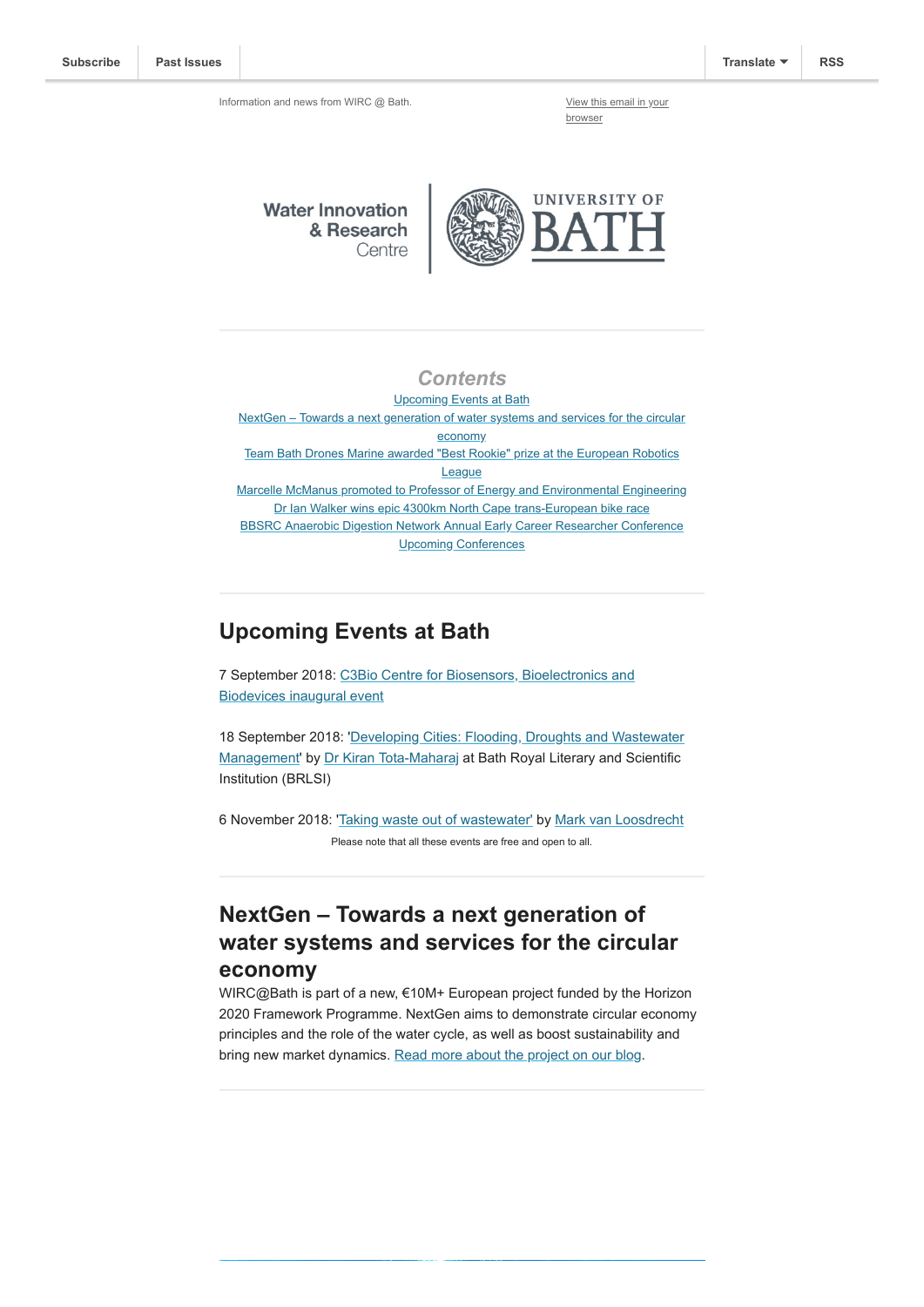

## <span id="page-1-0"></span>**Team Bath Drones Marine awarded "Best Rookie" prize at the European Robotics League**

In their maiden outing at the European Robotics League (ERL) Emergency Robotics Challenge, Team Bath Drones Marine were awarded the "Best Rookie" prize. Team Bath Drones Marine (TBDM) is the University of Bath's newest student competition team, based in the Faculty of Engineering and Design and made up of students from the Departments of Mechanical and Electrical & Electronic Engineering. [Read more](http://www.bath.ac.uk/announcements/newcomers-success-for-team-bath-drones-marine/).

#### <span id="page-1-1"></span>**Marcelle McManus promoted to Professor of Energy and Environmental Engineering**

Congratulations to Marcelle McManus from the Department of Mechanical Engineering, who has been promoted to Professor of Energy and Environmental Engineering. Her research has achieved international [recognition, particularly in the field of bioenergy. Read more about Marcelle and](http://www.bath.ac.uk/announcements/academic-promotions-in-2017-2018/) other academic promotions.



## <span id="page-1-2"></span>**Dr Ian Walker wins epic 4300km North Cape trans-European bike race**

Associate Dean for Research in the Faculty of Humanities & Social Sciences [and member of WIRC, Dr Ian Walker has won the second edition of the North](http://www.northcape4000.com/en) Cape trans-European 4000k bike race with a time of just 11 days. Ian set off from Lake Garda in Italy on Saturday 28 July and travelled by bike, completely unsupported, to North Cape, deep within the Arctic Circle, crossing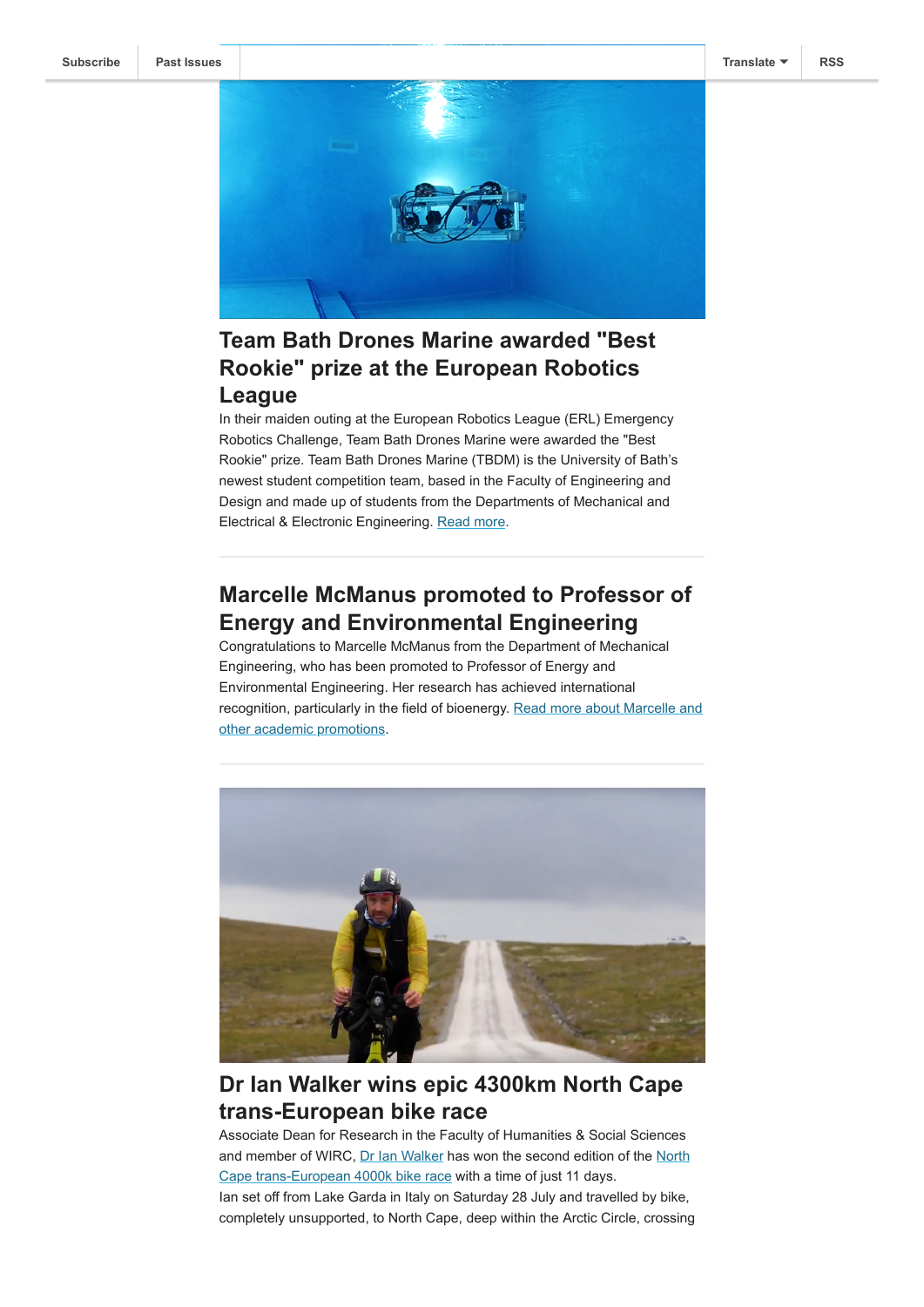

Estonia, Finland and finally Norway. [Read more about Ian's achievement.](http://www.bath.ac.uk/announcements/superhuman-performance-sees-ian-walker-win-epic-4300km-north-cape-trans-european-bike-race/)

# <span id="page-2-0"></span>**BBSRC Anaerobic Digestion Network Annual Early Career Researcher Conference**

In July 2018, PhD students Vicky de Groof and Ioannis Markidis attended the BBSRC Anaerobic Digestion Network Annual Early Career Researcher [Conference at the University of York. Anaerobic digestion is a relatively sma](http://www.anaerobicdigestionnet.com/)ll research field - [read Vicky's blog about her experience at a smaller conference](http://blogs.bath.ac.uk/csct/2018/the-perks-of-small-conferences/).

## <span id="page-2-1"></span>**Upcoming Conferences**

[16 - 19 September 2018: Tokyo, Japan, IWA World Water Congress &](http://www.iwa-network.org/events/iwa-world-water-congress-exhibition-2018/) Exhibition 2018

[30 September - 4 October 2018: Valencia, Spain, 16th International Conference](http://www.iwa-network.org/events/16th-international-conference-of-the-iwa-specialist-group-on-wetland-systems-for-water-pollution-control/) of the IWA Specialist Group on Wetland Systems for Water Pollution Control

[14 - 17 November 2019: Salerno, Italy, 2nd WaterEnergyNEXUS International](http://www.iwa-network.org/events/2nd-waterenergynexus-international-conference-supported/) **Conference** 

You can find all IWA events on their [website.](http://www.iwa-network.org/all-events/)

#### Subscribe to our blog!

Use the subscribe button on <http://blogs.bath.ac.uk/water/> to be the first to hear about our activities.